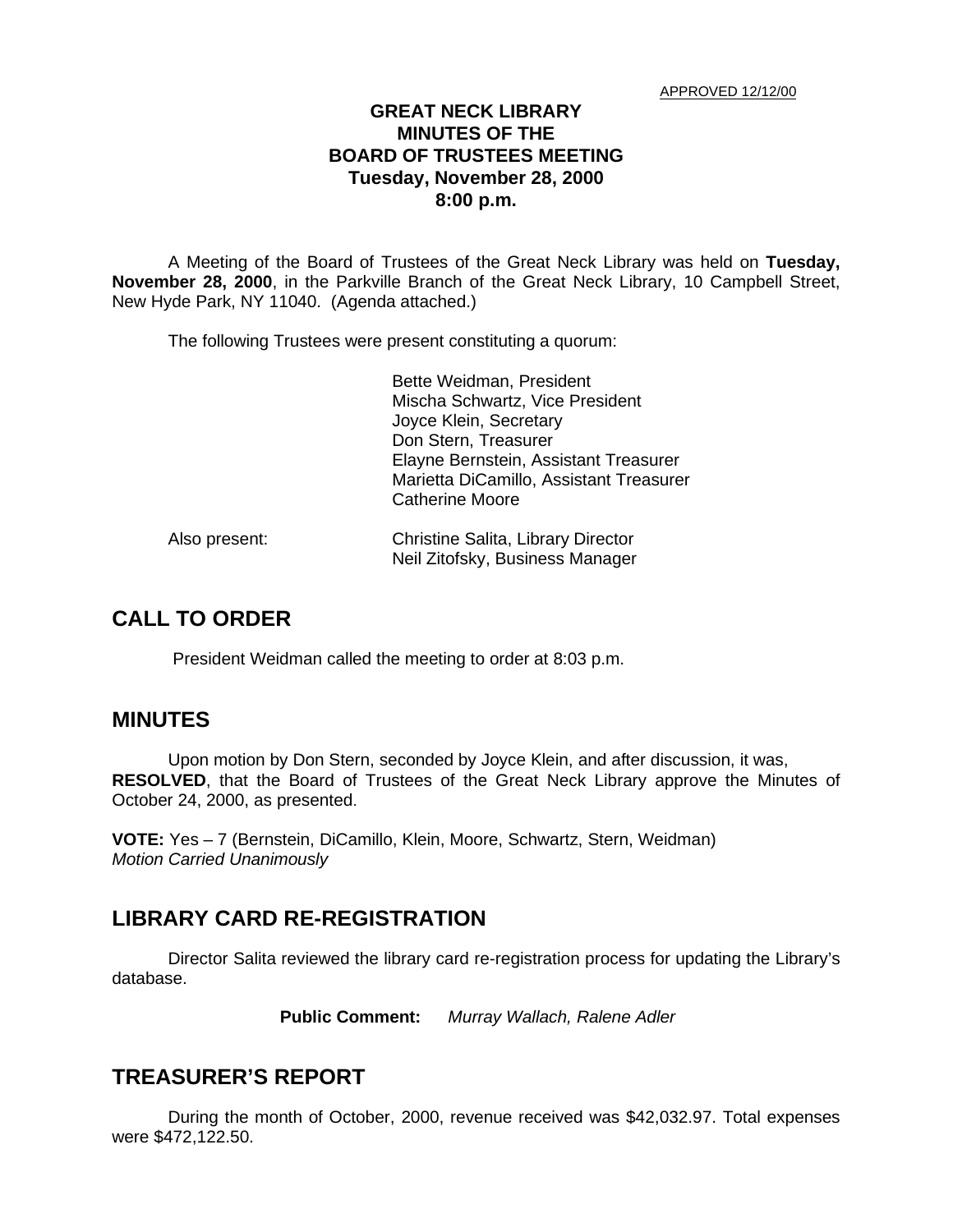At the close of business, October 31, 2000, total operating fund holdings were \$1,638,501.28 which were on deposit at HSBC and The Bank of New York, and in Petty Cash funds at Main and the Branches. This compares to an October 31, 1999, balance of \$1,651,428.28.

Additionally, the balance of the Main Building and Special Services fund was \$1,092,299.23; the Automated Library fund was \$123,465.62; the Restricted Gift fund was \$42,765.39; the Branch and Special Services fund was \$117,991.49. These funds totaled \$1,376,521.73 on October 31, 2000. The October 31, 1999, total was \$1,388,880.85.

Upon motion by Don Stern, seconded by Joyce Klein, and after discussion, it was, **RESOLVED,** that the Board of Trustees of the Great Neck Library, accept the November 28, 2000, Treasurer's Report with the Personnel Changes of October 6, 2000, through November 27, 2000.

**VOTE:** Yes – 7 (Bernstein, DiCamillo, Klein, Moore, Schwartz, Stern, Weidman) *Motion Carried Unanimously*

Upon motion by Don Stern, seconded by Joyce Klein, and after discussion, it was, **RESOLVED,** that the Board of Trustees of the Great Neck Library authorize the Treasurer to pay the persons named in the Check Register dated October 21, 2000, through November 20, 2000, Paid-Checks numbered 20936 through 21041, and To-Be-Paid Checks numbered 21042 through 21158, the sums set against their respective names, amounting in the aggregate to \$261,944.13.

**VOTE:** Yes – 7 (Bernstein, DiCamillo, Klein, Moore, Schwartz, Stern, Weidman) *Motion Carried Unanimously*

## **REPORTS**

Director's Report (attached hereto)

#### Questionnaires

Director Salita reported that the Main Library questionnaires are being processed. Dr. London anticipates having the tabulation and report completed toward the end of January, 2001.

**Public Comment:** *Ralene Adler*

#### Personnel Committee

Trustee DiCamillo requested an update regarding staff contract negotiations. Such confidential memo will be sent to the Board.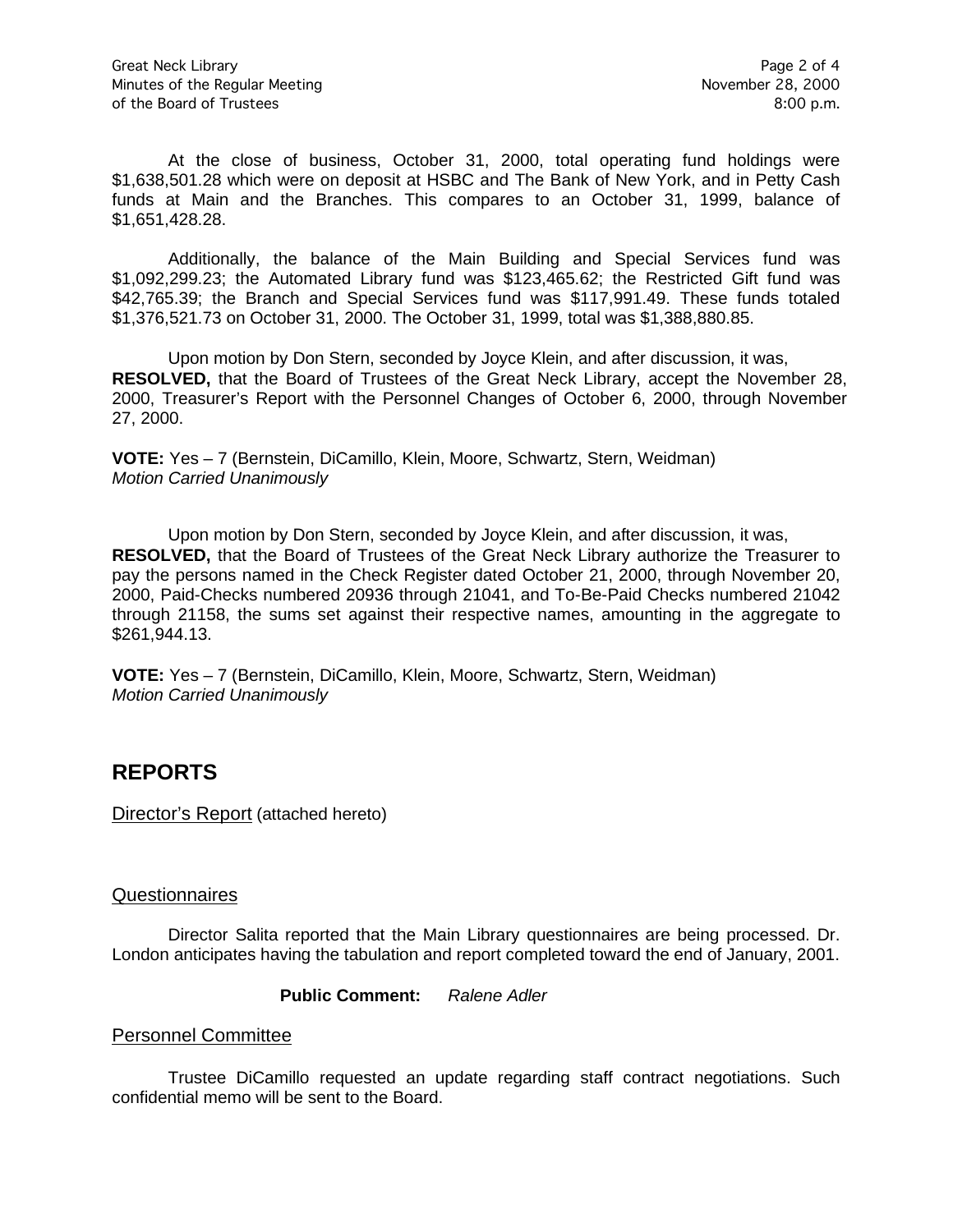# **OLD BUSINESS**

#### Regents Budget Proposal Endorsement

Upon motion by Mischa Schwartz, seconded by Catherine Moore**,** and after discussion, it was, **RESOLVED,** that the Board of Trustees of the Great Neck Library send a letter to the Governor in support of the New York State Board of Regents 2002 Budget Proposal of \$95 million which seeks to improve library service to all residents of New York State through a coordinated program of activities and initiatives.

Director Salita summarized the main points of the Regents Budget Proposal.

**Public Comment:** *Ralene Adler*

**VOTE:** Yes – 7 (Bernstein, DiCamillo, Klein, Moore, Schwartz, Stern, Weidman) *Motion Carried Unanimously*

## **ANNOUNCEMENT**

Petition Received – Citing Bylaws Article VI – Calling Special Meeting to Discuss Changing the Annual Meeting Date

President Weidman announced that a petition, calling for a special meeting, to consider changing the Annual Meeting date from the last consecutive Monday and Tuesday in January to a date in spring, was submitted with a cover letter signed by Murray Wallach. According to the Bylaws, a special meeting must be held within 120 days of the receipt of the petition. The closing date of this 120 day "window" is March 6, 2001. President Weidman said the petition request would be a priority consideration of the new Board to be elected at the 2001 Annual Meeting.

> **Public Comment:** *Karen Rubin, Ralene Adler, Murray Wallach, Manny Kline*

## **CORRESPONDENCE**

**Speaking to their letters**: *Ralene Adler, Murray Wallach*

Trustee Klein read a statement in response to Ralene Adler's letter of November 7, 2000.

**Public Comment:** *Karen Rubin, Pearl Malcus, JoAnn Farley, William Morrill, Frank Phillips*

## **OPEN TIME**

**Public Comment:** *JoAnn Farley, William Morrill, Murray Wallach*